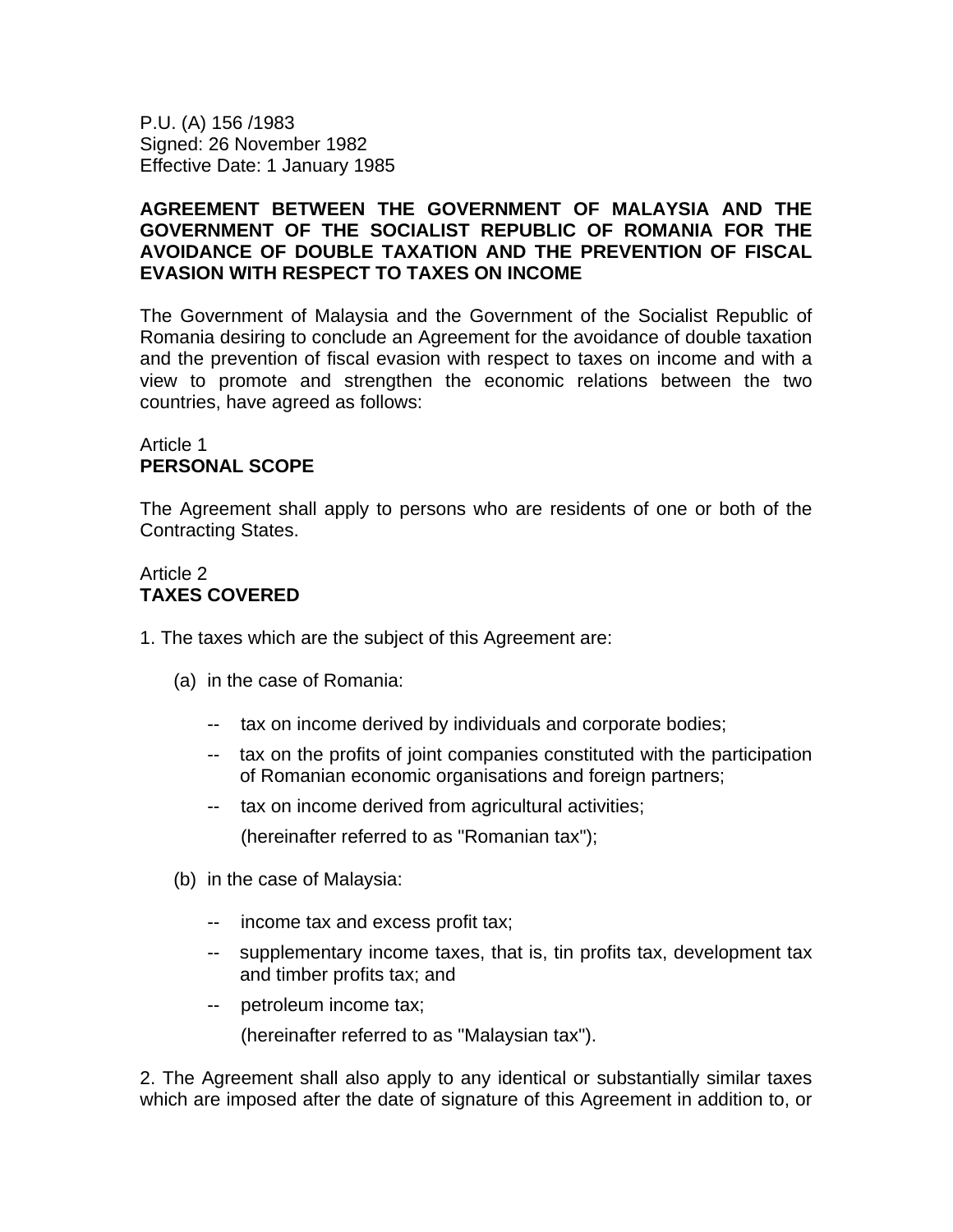in place of, the existing taxes. The competent authorities of the Contracting States shall notify each other of any important changes which have been made in their respective taxation laws.

#### Article 3 **GENERAL DEFINITIONS**

1. In this Agreement, unless the context otherwise requires:

- (a) the term "Romania" means the territory of the Socialist Republic of Romania including the territorial sea and the continental shelf as well as any other areas beyond the territorial sea of Romania where Romania exercises sovereign rights, in accordance with the international law and with its own law concerning the exploration and exploitation of the natural, biological and mineral resources existing in the sea waters, sea bed and subsoil of these waters;
- (b) the term "Malaysia" means the Federation of Malaysia and includes any area adjacent to the territorial waters of Malaysia which, in accordance with international law, has been or may hereafter be designated under the laws of Malaysia concerning the Continental Shelf as an area within which the rights of Malaysia with respect to the exploration and exploitation of natural resources, whether living or non-living, of the sea bed and subsoil and the superjacent waters, may be exercised;
- (c) the terms "a Contracting State" and "the other Contracting State" mean Romania or Malaysia as the context requires;
- (d) the term "national" means:
	- (i) any individual possessing the citizenship of a Contracting State;
	- (ii) any legal person, partnership, association and other entity deriving its status as such from the laws in force in a Contracting State;
- (e) the term "person" includes an individual, a company and any other body of persons which is treated as a person for tax purposes;
- (f) the term "company" means any body corporate including a joint company incorporated under Romanian law or any entity which is treated as a body corporate for tax purposes;
- (g) the term "tax" means Malaysian tax or Romanian tax, as the context requires;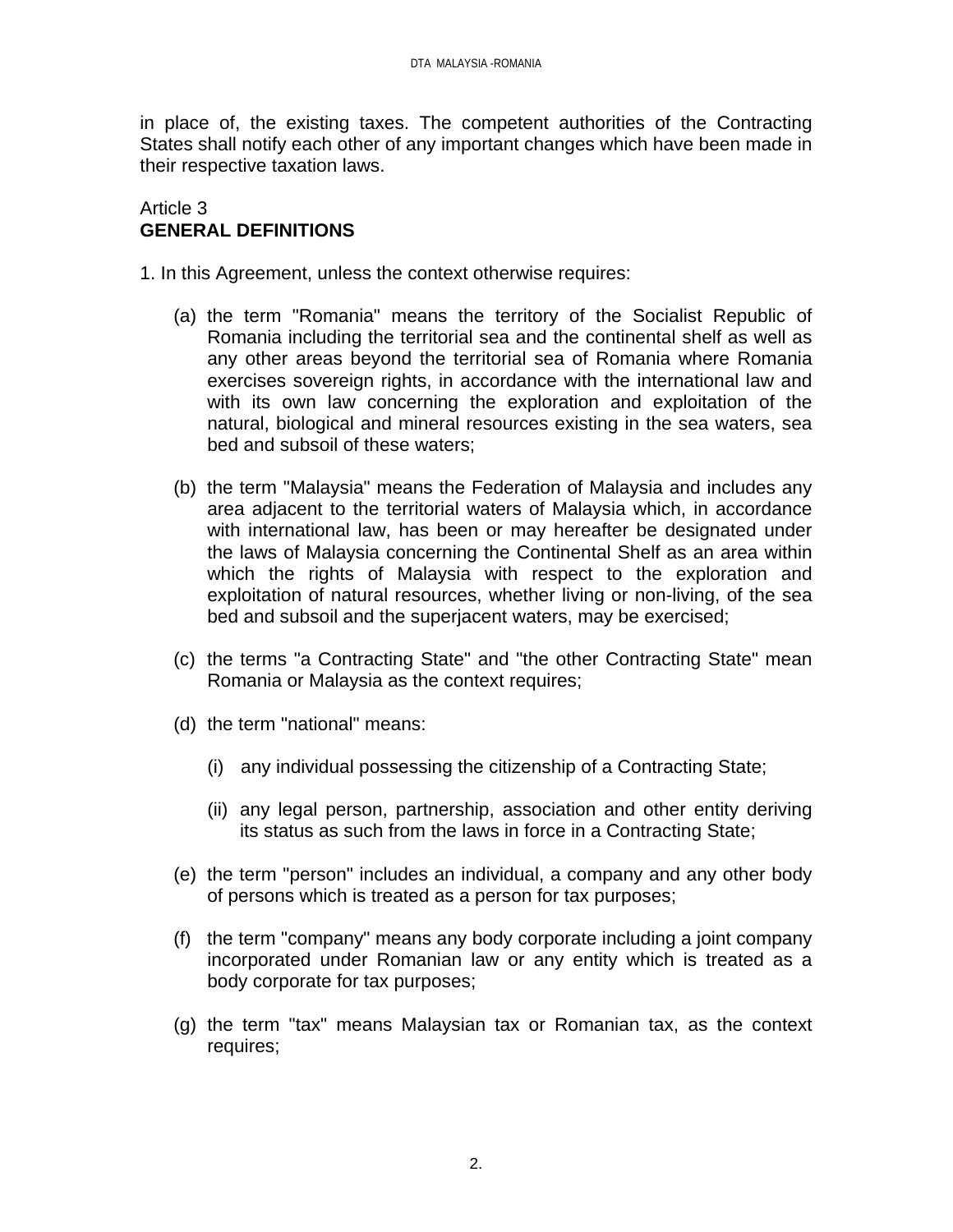- (h) the terms "enterprise of a Contracting State" and "enterprise of the other Contracting State" mean respectively an enterprise carried on by a resident of a Contracting State and an enterprise carried on by a resident of the other Contracting States;
- (i) the term "international traffic" means any transport by a ship or aircraft operated by an enterprise of a Contracting State, except when the ship or aircraft is operated solely between places in the other Contracting State;
- (j) the term "competent authority" means:
	- (i) in respect of Romania, the Minister of Finance or his authorised representative;
	- (ii) in respect of Malaysia, the Minister of Finance or his authorised representative;
- (k) the term "political sub-division" applies to Malaysia and the term "territorial administrative unit" applies to Romania.

2. As regards the application of this Agreement by a Contracting State any term not otherwise defined shall, unless the context otherwise requires, have the meaning which it has under the laws of that State relating to the taxes which are the subject of this Agreement.

## Article 4 **FISCAL DOMICILE**

- 1. For the purposes of this Agreement,
	- (a) the term "resident of a Contracting State" means--
		- -- in respect of Romania, a person who is resident in Romania for the purpose of Romanian tax; or
		- -- in respect of Malaysia, a person who is resident in Malaysia for the purposes of Malaysian tax;
	- (b) the terms "resident of a Contracting State" and "resident of the other Contracting State" mean a resident of Romania or a resident of Malaysia, as the context requires.

2. Where by reason of the provisions of paragraph 1 an individual is a resident of both Contracting States, then his status shall be determined as follows: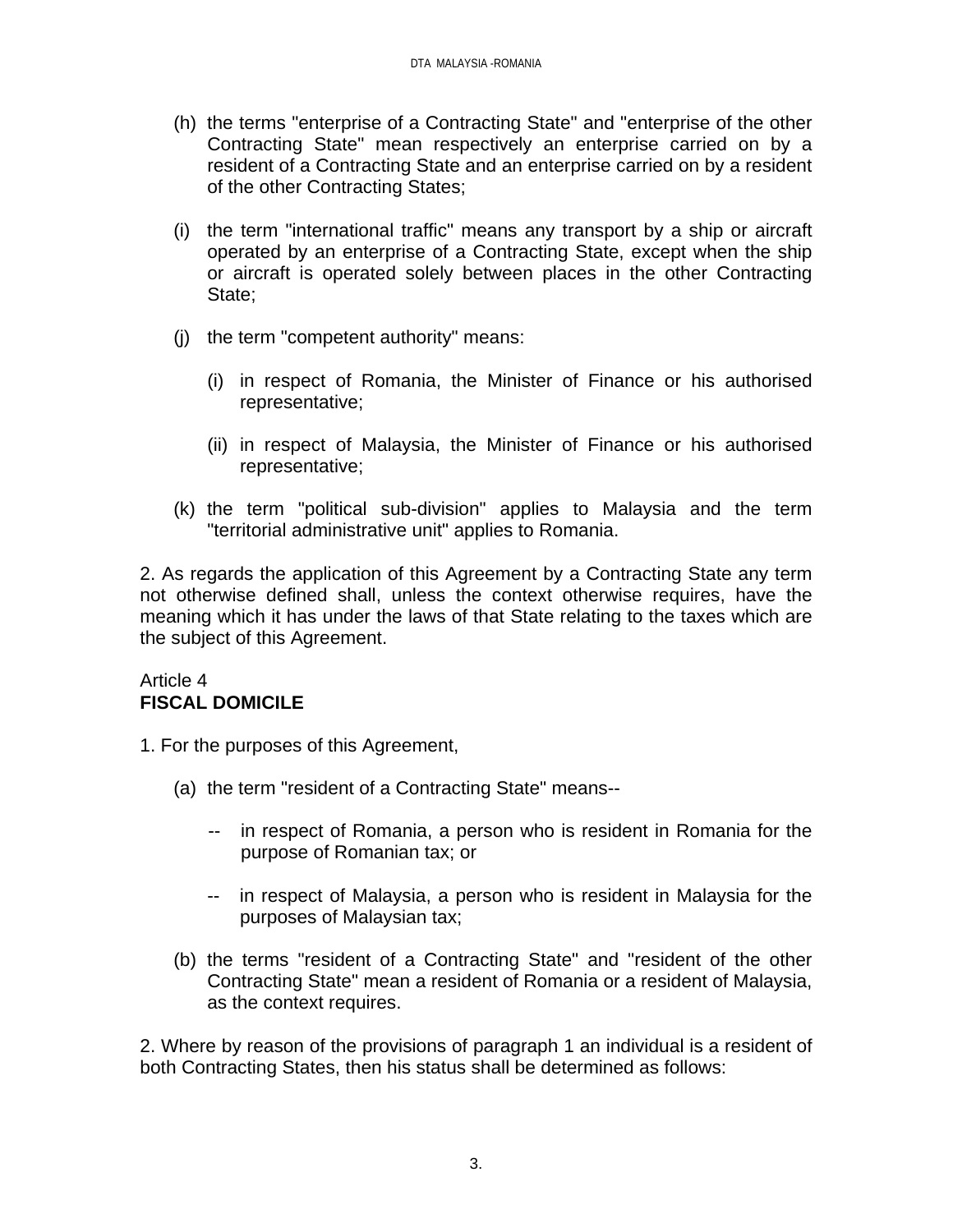- (a) he shall be deemed to be a resident of the State in which he has a permanent home available to him. If he has a permanent home available to him in both States, he shall be deemed to be a resident of the State with which his personal and economic relations are closer (centre of vital interest);
- (b) if the State in which he has his centre of vital interest cannot be determined, or if he has not a permanent home available to him in either State, he shall be deemed to be a resident of the State in which he has an habitual abode;
- (c) if he has an habitual abode in both States or in neither of them, he shall be deemed to be a resident of the State of which he is a national;
- (d) if he is a national of both States or of neither of them, the competent authorities of the Contracting States shall settle the question by mutual agreement.

3. Where by reason of the provisions of paragraph 1 a person other than an individual is a resident of both Contracting States, then it shall be deemed to be a resident of the State in which its place of effective management is situated.

# Article 5 **PERMANENT ESTABLISHMENT**

1. For the purposes of this Agreement, the term "permanent establishment" means a fixed place of business in which the business of the enterprise is wholly or partly carried on.

- 2. The term "permanent establishment" shall include especially:
	- (a) a place of management;
	- (b) a branch;
	- (c) an office;
	- (d) a factory;
	- (e) a workshop;
	- (f) a mine, an oil or gas well, a quarry or other place of extraction of natural resources including timber or other forest produce;
	- (g) an installation or structure used for the exploration of natural resources;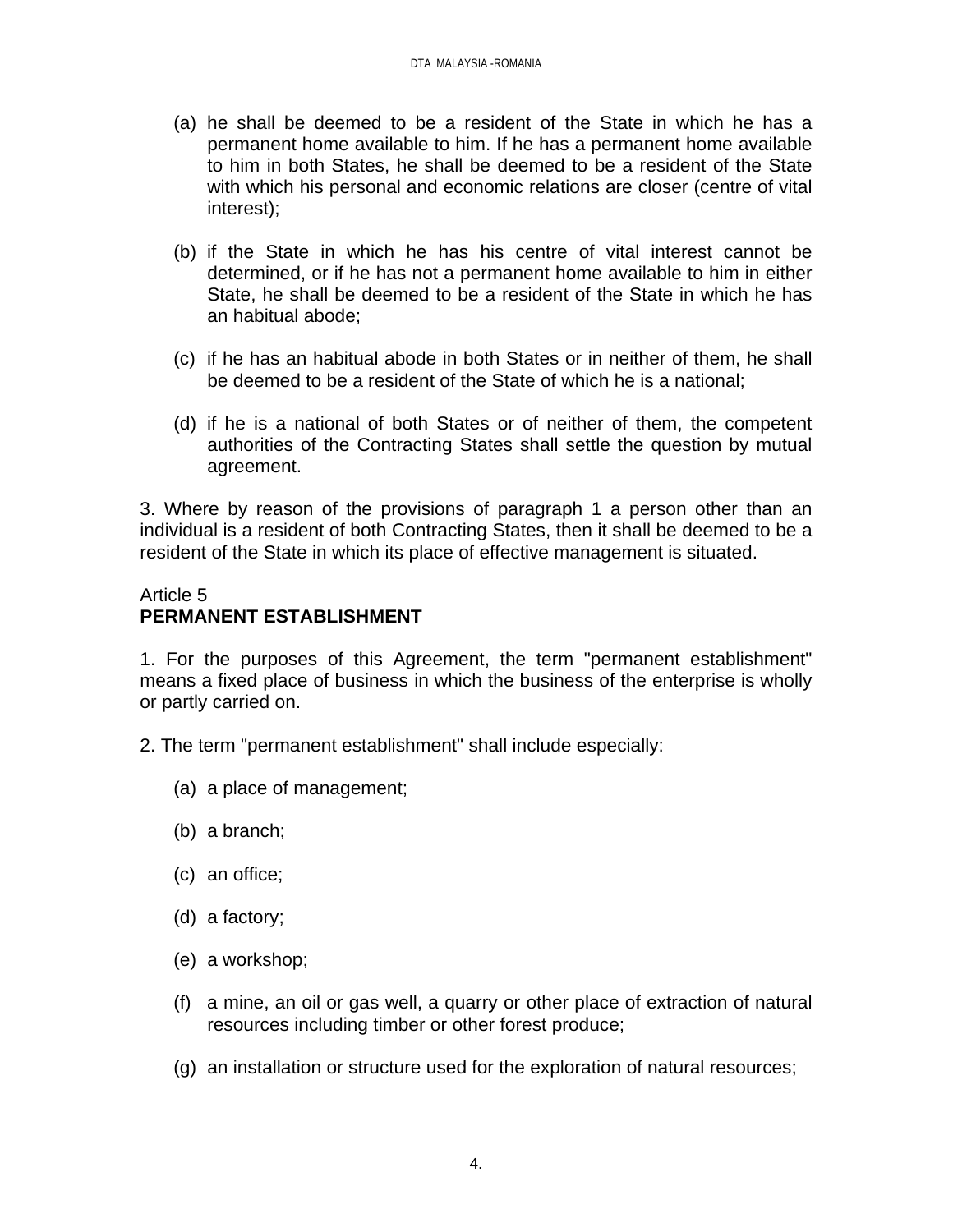- (h) a building site or construction which exists for more than twelve months or assembly project which exists for more than six months;
- (i) a farm or plantation.
- 3. The term "permanent establishment" shall not be deemed to include:
	- (a) the use of facilities solely for the purpose of storage, display or delivery of goods or merchandise belonging to the enterprise;
	- (b) the maintenance of a stock of goods or merchandise belonging to the enterprise solely for the purpose of storage, display or delivery;
	- (c) the maintenance of a stock of goods or merchandise belonging to the enterprise solely for the purpose of processing by another enterprise;
	- (d) the maintenance of a fixed place of business solely for the purpose of purchasing goods or merchandise, or for collecting information, for the enterprise;
	- (e) the maintenance of a fixed place of business solely for the purpose of advertising, supply of information, scientific research or similar activities which have a preparatory or auxiliary character, for the enterprise.

4. An enterprise of one of the Contracting States shall be deemed to have a permanent establishment in the other Contracting State and to carry on business through that permanent establishment if it carries on supervisory activities in that other State for more than six months in connection with a building site, or a construction, installation or assembly project which is being undertaken in that other State.

5. A person (other than an agent of an independent status to whom paragraph 6 applies) acting in a Contracting State on behalf of an enterprise of the other Contracting State shall be deemed to be a permanent establishment in the firstmentioned State, if:

- (a) he has, and habitually exercises in the first-mentioned State, an authority to conclude contracts on behalf of the enterprise, unless his activities are limited to the purchase of goods or merchandise for that enterprise;
- (b) he maintains in the first-mentioned State a stock of goods or merchandise belonging to the enterprise from which he regularly fills orders on behalf of the enterprise.

6. An enterprise of a Contracting State shall not be deemed to have a permanent establishment in the other Contracting State merely because it carries on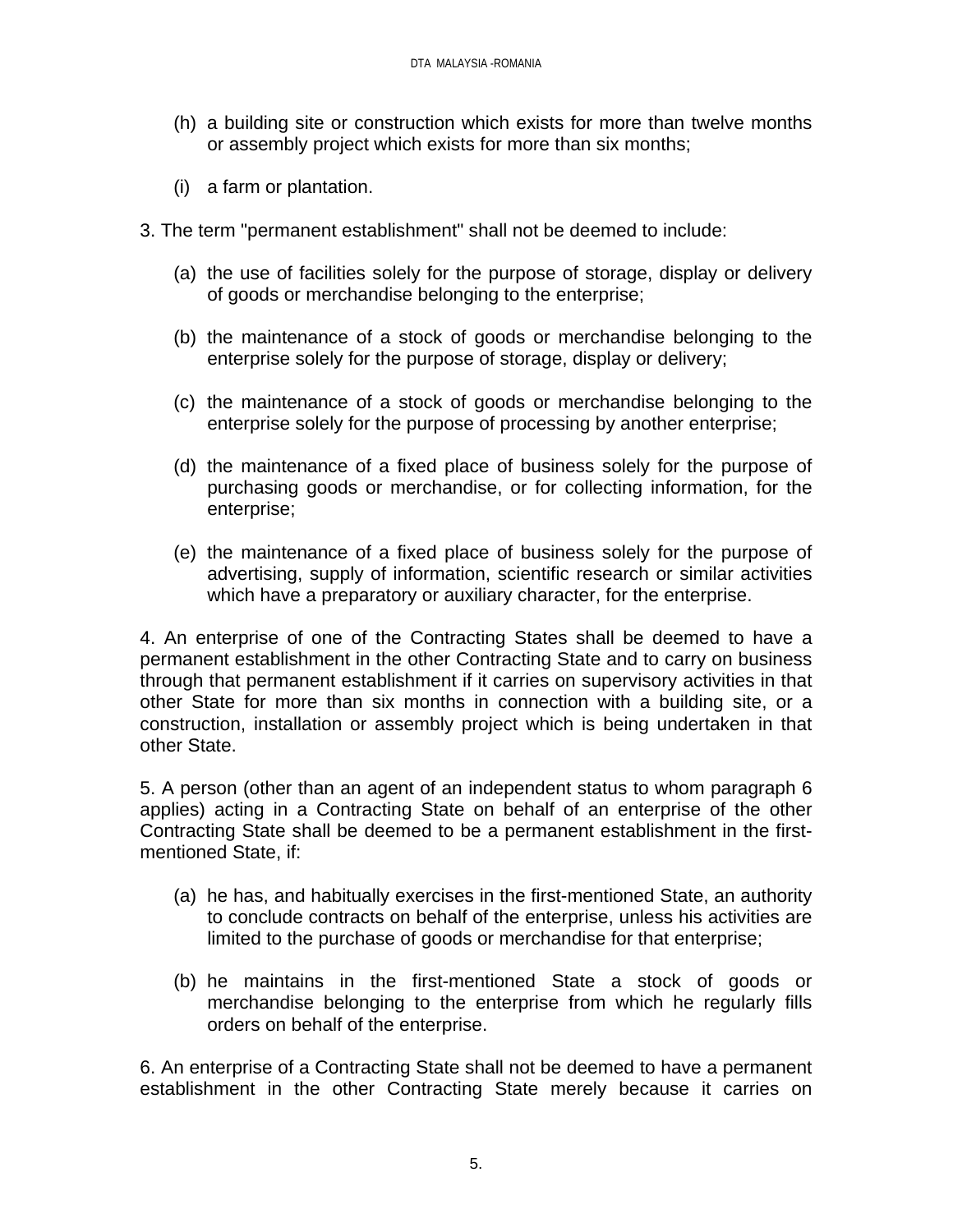business in the other State through a broker, general commission agent of any other agent of an independent status, where such persons are acting in the ordinary course of their business.

7. The fact that a company which is a resident of a Contracting State controls or is controlled by a company which is a resident of the other Contracting State, or which carries on business in that other State (whether through a permanent establishment or otherwise), shall not of itself constitute either company a permanent establishment of the other.

#### Article 6 **INCOME FROM IMMOVABLE PROPERTY**

1. Income from immovable property shall be taxed in the Contracting State in which such property is situated.

2. The term "immovable property" shall be defined in accordance with the laws of the Contracting State in which the property is situated. The term shall in any case include property accessory to immovable property, livestock and equipment used in agriculture and forestry, rights to which the provisions of general law respecting landed property apply, usufruct of immovable property and rights to variable or fixed payments as consideration for the working of, or the right to work, mineral deposits, oil or gas wells, quarries and other places of extraction of natural resources or of timber or other forest produce. Ships, boats and aircraft shall not be regarded as immovable property.

3. The provisions of paragraph 1 shall apply to income derived from the direct use, letting or use in any other form of immovable property.

4. The provisions of paragraphs 1 and 3 shall also apply to the income from the immovable property of an enterprise and to income from immovable property used for the performance of professional services.

## Article 7 **BUSINESS PROFITS**

1. The profits of an enterprise of a Contracting State shall be taxable only in that State, unless the enterprise carries on business in the other Contracting State through a permanent establishment situated therein. If the enterprise carries on business as aforesaid, the profits of the enterprise may be taxed in the other State but only on so much thereof as is attributable to that permanent establishment.

2. Where an enterprise of a Contracting State carries on business in the other Contracting State through a permanent establishment situated therein, there shall in each Contracting State be attributed to that permanent establishment the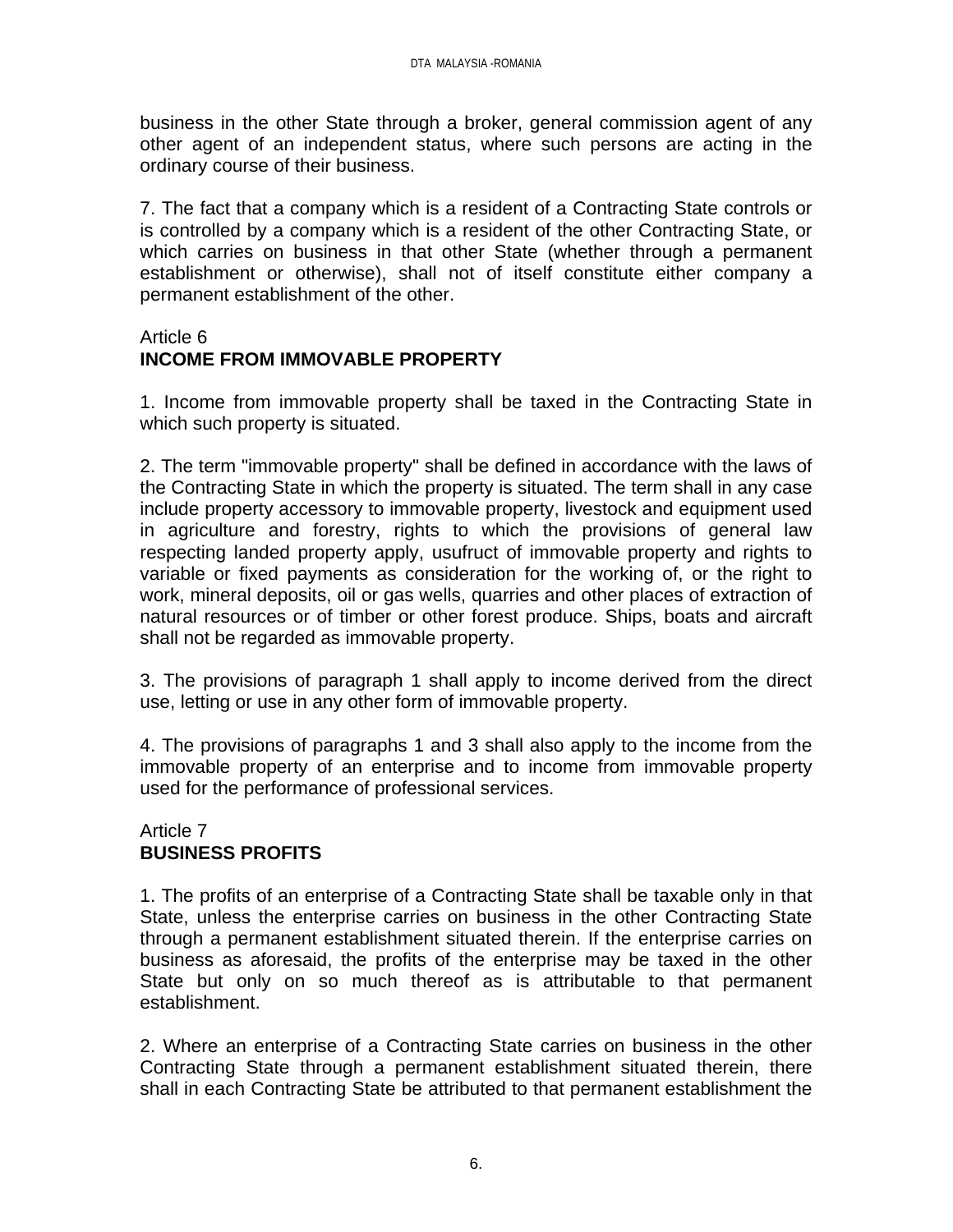profits which it might be expected to make if it were a distinct and separate enterprise engaged in the same or similar activities under the same or similar conditions and dealing wholly independently with the enterprise of which it is a permanent establishment.

3. In determining the profits of a permanent establishment, there shall be allowed as deductions all expenses, including executive and general administrative expenses, which would be deductible if the permanent establishment were an independent enterprise, insofar as they are reasonably allocable to the permanent establishment, whether incurred in the State in which the permanent establishment is situated or elsewhere.

4. No profits shall be attributed to a permanent establishment by reason of the mere purchase by that permanent establishment of goods or merchandise for the enterprise.

5. For the purposes of the preceding paragraphs, the profits to be attributed to the permanent establishment shall be determined by the same method year by year unless there is good and sufficient reason to the contrary.

6. Where profits include items of income which are dealt with separately in other Articles of this Agreement, the provisions of those Articles shall not be affected by the provisions of this Article.

# Article 8 **SHIPPING AND AIR TRANSPORT**

1. Income derived by an enterprise of a Contracting State from the operation of ships or aircraft in international traffic shall be taxable only in the Contracting State in which the place of effective management of the enterprise is situated.

2. The provisions of paragraph 1 shall also apply to income derived from the participation in a pool, a joint business or in an international operating agency.

# Article 9 **ASSOCIATED ENTERPRISES**

Where:

- (a) an enterprise of a Contracting State participates directly or indirectly in the management, control or capital of an enterprise of the other Contracting State, or
- (b) the same persons participate directly or indirectly in the management, control or capital of an enterprise of a Contracting and an enterprise of the other Contracting State, and in either case conditions are made or imposed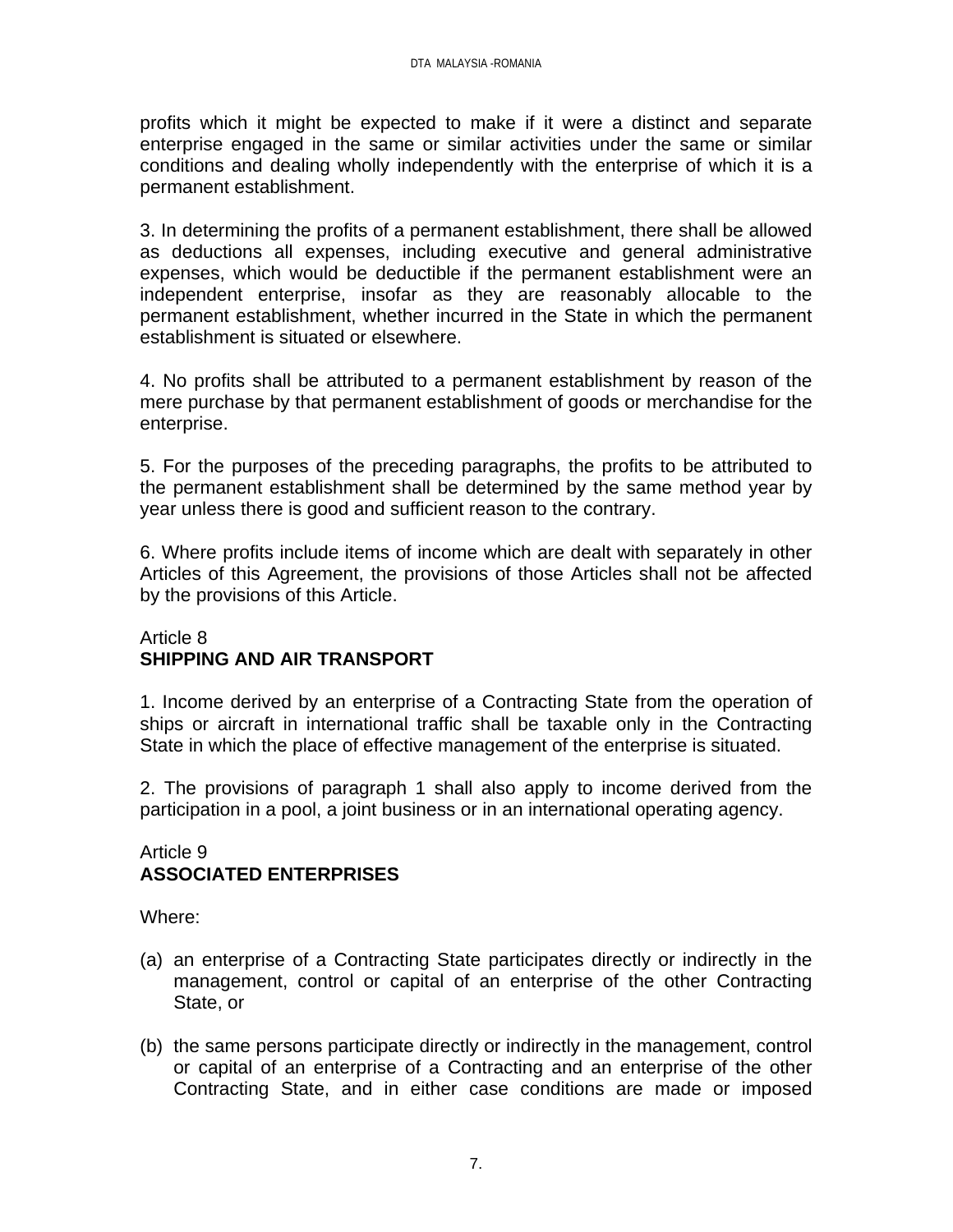between the two enterprises in their commercial or financial relations which differ from those which would be made between independent enterprises, then any profits which would, but for those conditions, have accrued to one of the enterprises, but, by reason of these conditions, have not so accrued, may be included in the profits of that enterprise and taxed accordingly.

## Article 10 **DIVIDENDS**

1. Dividends paid by a company which is a resident of a Contracting State to a resident of the other Contracting State may be taxed in that other State.

2. Dividends paid by a company which is a resident of Romania to a resident of Malaysia may be taxed in Romania according to the laws of Romania, but if the recipient is the beneficial owner of the dividends, the tax so charged shall not exceed 10 per cent of the gross amount of the dividends.

3. Subject to the provisions of this Article, dividends paid by a company which is resident in Malaysia to a resident of Romania who is the beneficial owner thereof, shall be exempt from any tax in Malaysia which is chargeable on dividends in addition to the tax chargeable in respect of the income of the company.

4. Nothing in the preceding paragraph shall affect the provisions of the Malaysian law under which the tax in respect of a dividend paid by a company which is resident in Malaysia from which Malaysian tax has been, or has been deemed to be, deducted may be adjusted by reference to the rate of tax appropriate to the Malaysian year of assessment immediately following that in which the dividend was paid.

5. Where a company which is a resident of a Contracting State derives profits or income from the other Contracting State, there shall not be imposed in that other State any form of taxation on dividends paid by the company to persons not resident in that other State, or any tax in the nature of an undistributed profits tax on undistributed profits of the company, whether or not those dividends or undistributed profits represent, in whole or in part, profits or income so derived.

6. The provisions of paragraphs 2, 3, 4 and 7 shall not apply if the beneficial owner of the dividends, being a resident of a Contracting State, has in the other Contracting State, in which the company paying the dividends is resident, a permanent establishment with which the holding by virtue of which the dividends are paid is effectively connected. In such a case, the provisions of Article 7 shall apply.

7. If after the date of signature of this Agreement the system of company taxation in Malaysia is altered by the introduction of a tax on the income or profits of a company for which no tax credit or only partial tax credit is given to its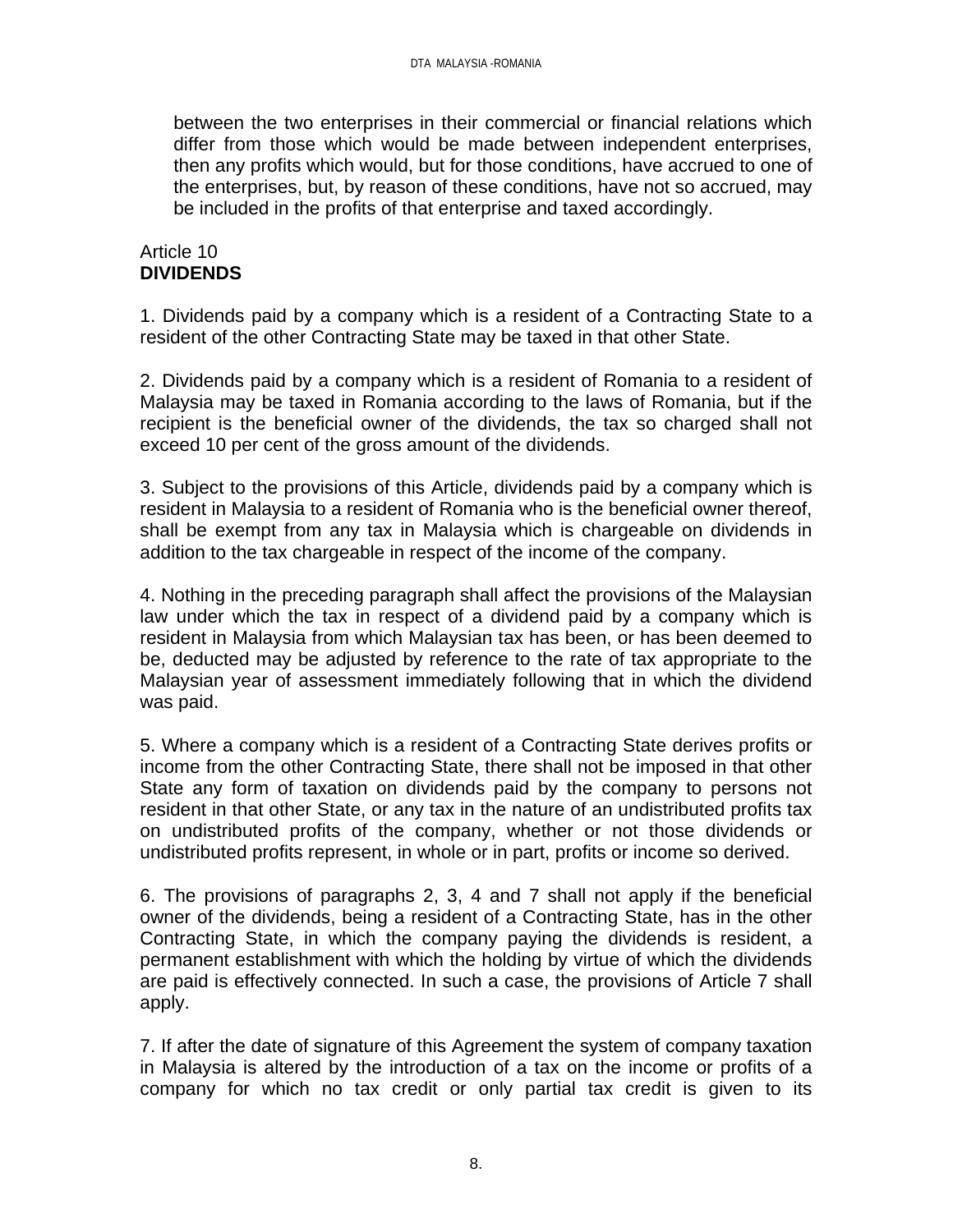shareholders and of a tax on dividends paid by the company, the Malaysian tax on dividends paid by a company which is resident in Malaysia to a resident of Romania who is the beneficial owner thereof, shall not exceed 10 per cent of the gross amount of the dividends.

8. The term "dividends" as used in this Article means income from shares or rights, not being debt-claims, participating in profits or income, as well as income from other corporate rights assimilated to income from shares by the taxation laws of the Contracting State of which the company making the distribution is a resident.

In this context, the profits distributed by a joint company incorporated under Romanian law to shareholders are assimilated to dividends.

### Article 11 **INTEREST**

1. Interest arising in a Contracting State and paid to a resident of the other Contracting State may be taxed in that other State.

2. However, such interest may be taxed in the Contracting State in which it arises, and according to the laws of that State, but if the recipient is the beneficial owner of the interest, the tax so charged shall not exceed 15 per cent of the gross amount of the interest.

3. Notwithstanding the provisions of paragraph 2, interest to which a resident of Romania is beneficially entitled shall be exempt from Malaysian tax if the loan or other indebtedness in respect of which the interest is paid is an approved loan or a long-term loan.

4. The provisions of paragraphs 2 and 3 shall not apply if the beneficial owner of the interest, being a resident of a Contracting State, carries on in the other Contracting State in which the interest arises a trade or business through a permanent establishment situated therein and the debt-claim in respect of which the interest is paid is effectively connected with such permanent establishment. In such a case the provision of Article 7 shall apply.

5. Interest shall be deemed to arise in a Contracting State when the payer is that State itself, a territorial administrative unit, a political sub-division, a local authority or statutory body thereof or a resident of that State. Where, however, the person paying the interest, whether he is a resident of a Contracting State or not, has in a Contracting State a permanent establishment in connection with which the indebtedness on which the interest is paid was incurred, and such interest is borne by such permanent establishment, then such interest shall be deemed to arise in the State in which the permanent establishment is situated.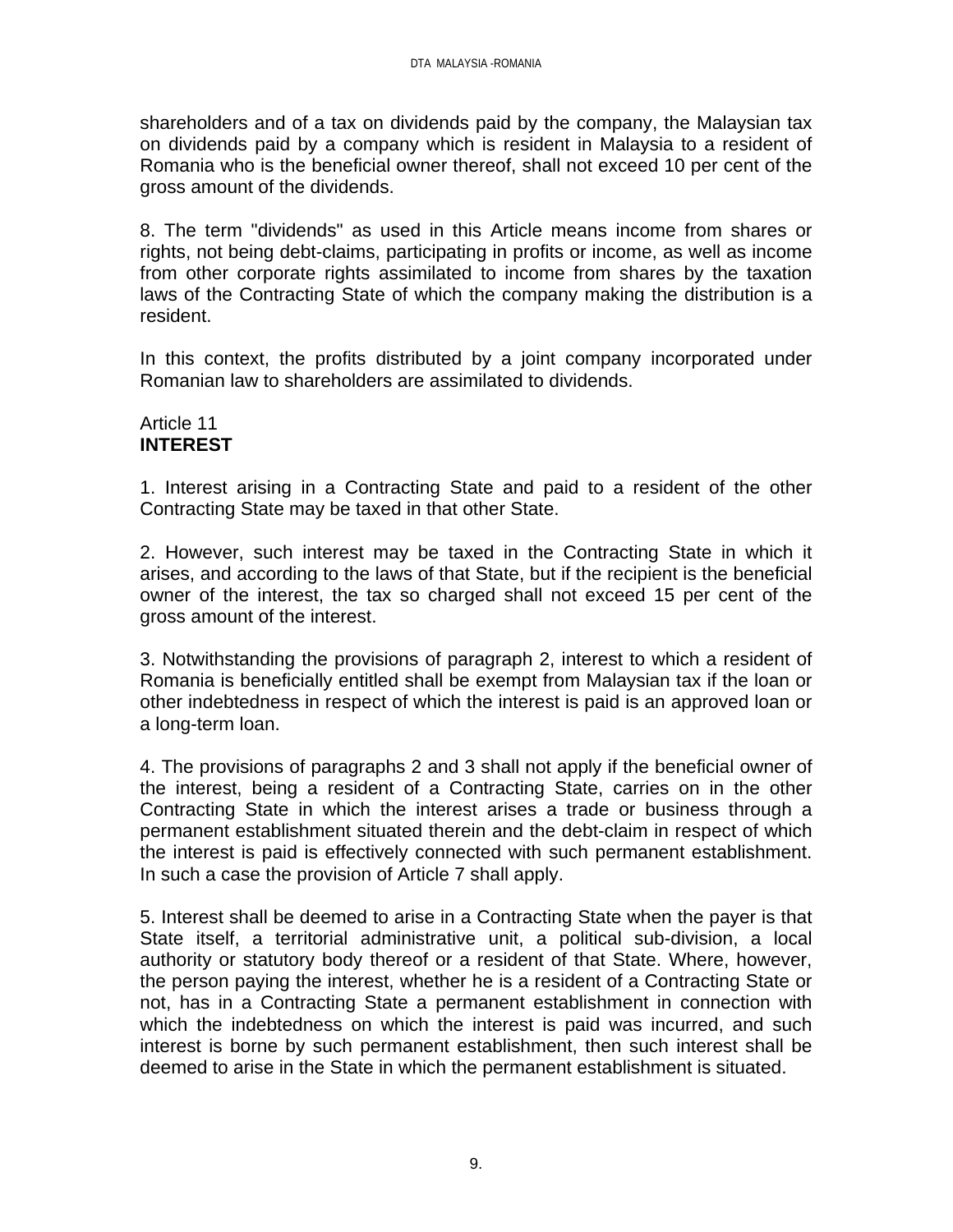6. Where, owing to a special relationship between the payer and the beneficial owner or between both of them and some other person, the amount of the interest paid, having regard to the debt-claim for which it is paid, exceeds the amount which would have been agreed upon by the payer and the beneficial owner in the absence of such relationship, the provisions of this Article shall apply only to the last-mentioned amount. In that case, the excess part of the payments shall remain taxable according to the laws of each Contracting State, due regard being had to the other provisions of this Agreement.

7. The term "interest" as used in this Article means income from Government securities, bonds or debentures, whether or not secured by mortgage and whether or not carrying a right to participate in profits, and debt claims of every kind as well as all other income assimilated to income from money lent by the taxation laws of the Contracting State in which the income arises.

# Article 12 **ROYALTIES**

1. Royalties arising in a Contracting State and paid to a resident of the other Contracting State may be taxed in that other State.

2. However, such royalties may be taxed in the Contracting State in which they arise and according to the laws of that State, but if the recipient is the beneficial owner of the royalties, the tax so charged shall not exceed 12 per cent of the gross amount of the royalties.

3. Notwithstanding the provisions of paragraph 2, approved industrial royalties derived from Malaysia by a resident of Romania who is the beneficial owner thereof shall be exempt from Malaysian tax.

4. The term "royalties" as used in this Article means payments of any kind received as a consideration for--

- (a) the use of, or the right to use, any patent, trade mark, design or model, plan, secret formula or process, any copyright of scientific work, or for the use of, or the right to use, industrial, commercial, or scientific equipment, or for information concerning industrial, commercial or scientific experience;
- (b) the use of, or the right to use, cinematograph films, or tapes for radio or television broadcasting, or any copyright of literary or artistic work.

5. The term "approved industrial royalties" means royalties as defined in subparagraph 4 (a) which are approved and certified by the competent authority of Malaysia as payable for the purpose of promoting industrial development in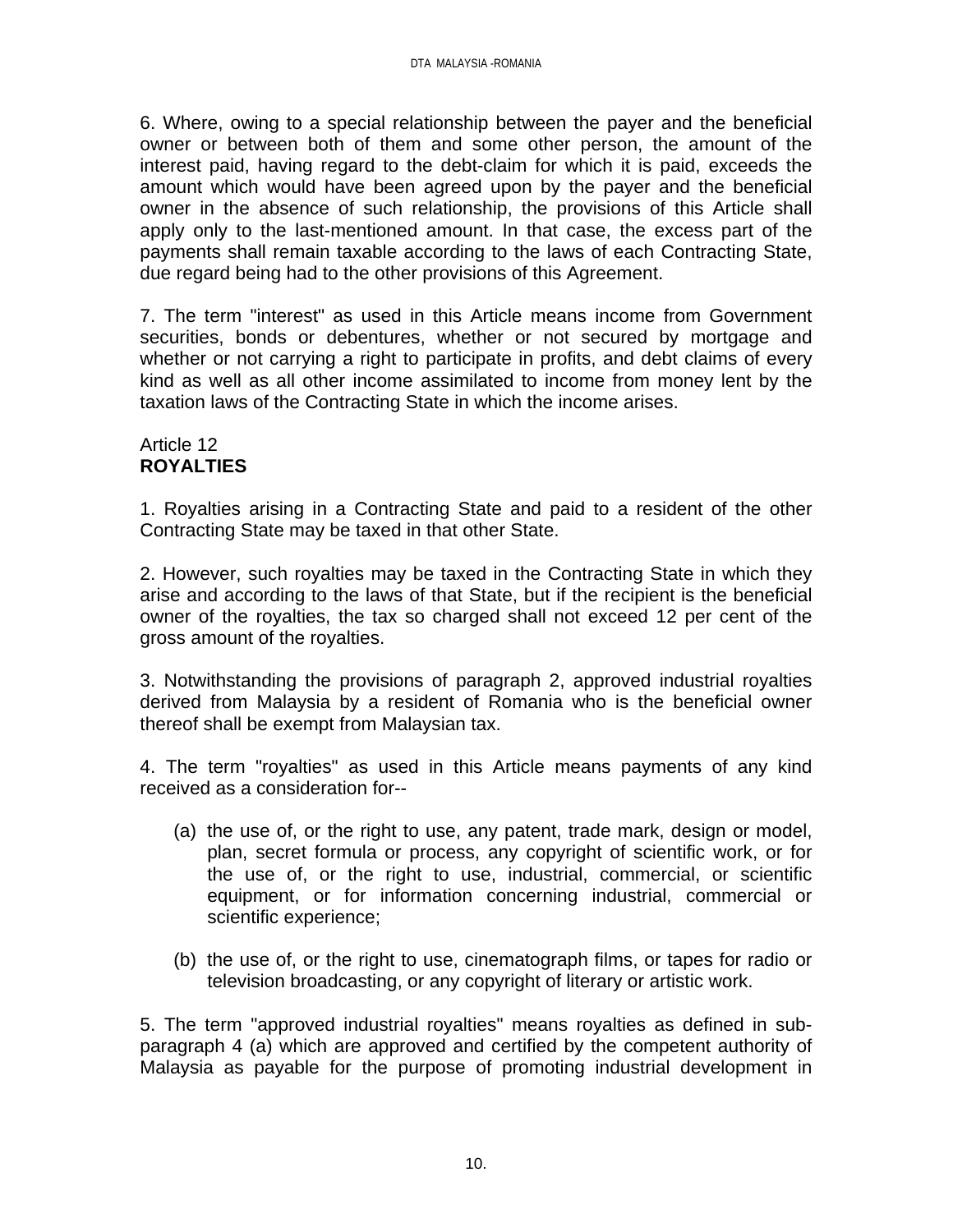Malaysia and which are payable by an enterprise which is wholly or mainly engaged in activities falling within one of the following classes:

- (a) manufacturing, assembling or processing;
- (b) construction, civil engineering or shipbuilding; or
- (c) electricity, hydraulic power, gas or water supply.

6. The provisions of paragraph 2 and 3 shall not apply if the beneficial owner of the royalties, being a resident of a Contracting State, has in the other Contracting State in which the royalties arise a permanent establishment with which the right or property giving rise to the royalties is effectively connected. In such a case, the provisions of Article 7 shall apply.

7. Royalties shall be deemed to arise in a Contracting State when the payer is that State itself, a territorial administrative unit, a political sub-division, a local authority or statutory body thereof or a resident of that State. Where, however, the person paying the royalties, whether he is a resident of a Contracting State or not, has in a Contracting State a permanent establishment in connection with which the liability to pay the royalties was incurred, and such royalties are borne by such permanent establishment, then such royalties shall be deemed to arise in the State in which the permanent establishment is situated.

8. Where, owing to a special relationship between the payer and the beneficial owner or between both of them and some other person, the amount of the royalties paid, having regard to the use, right or information for which they are paid, exceeds the amount which would have been agreed upon by the payer and the beneficial owner in the absence of such relationship, the provisions of this Article shall apply only to the last-mentioned amount. In that case, the excess part of the payments shall remain taxable according to the laws of each Contracting State, due regard being had to the other provisions of this Agreement.

9. Royalties derived by a resident of Romania, being royalties that, as film rentals, are subject to the cinematograph film-hire duty in Malaysia, shall not be liable to Malaysian tax.

# Article 13 **CAPITAL GAINS**

1. Gains from the alienation of immovable property, as defined in paragraph 2 of Article 6, may be taxed in the Contracting State in which such property is situated.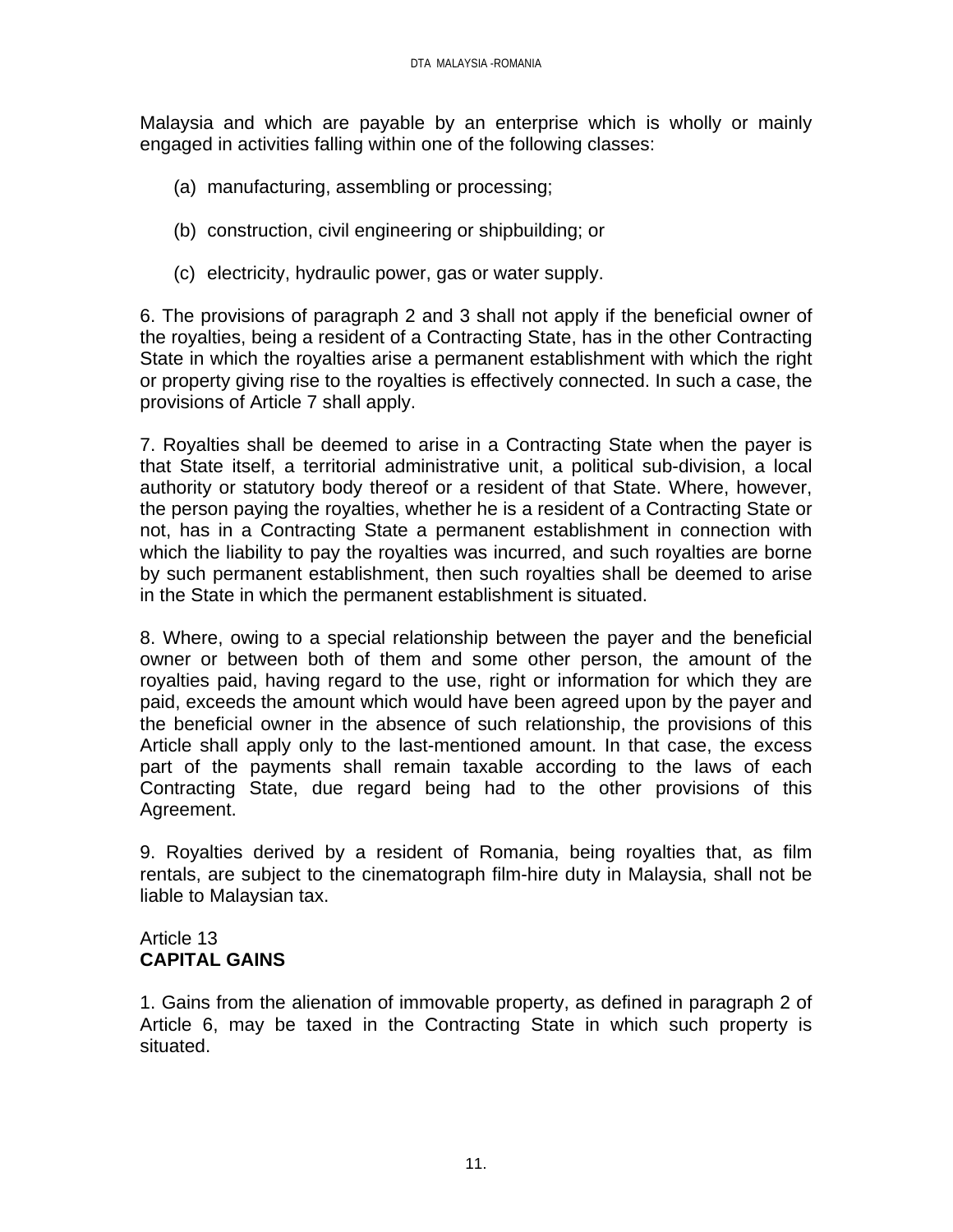2. Gains from the alienation of movable property forming part of the business property of a permanent establishment which an enterprise of a Contracting State has in the other Contracting State or of movable property pertaining to a fixed base available to a resident of a Contracting State in the other Contracting State for the purpose of performing professional services, including such gains from the alienation of such a permanent establishment (alone or with the whole enterprise) or of such fixed base, may be taxed in that other State.

3. Notwithstanding the provisions of paragraph 2, gains from the alienation of ships or aircraft operated by an enterprise of a Contracting State in international traffic and movable property pertaining to the operation of such ships or aircraft, shall be taxable only in the State in which the place of effective management of the enterprise is situated.

4. Gains from the alienation of any property other than those mentioned in paragraphs 1, 2 and 3 shall be taxable only in the Contracting State of which the alienator is a resident.

# Article 14 **INDEPENDENT PERSONAL SERVICES**

1. Income derived by a resident of a Contracting State in respect of professional services or other independent activities of a similar character shall be taxable only in that State. However, in the following circumstances such income may be taxed in the other Contracting State:

- (a) if his stay in the other State is for a period or periods amounting to or exceeding in the aggregate 183 days in the calendar year concerned; or
- (b) if the remuneration for his services in the other State is either derived from residents of that State or borne by a permanent establishment which a person not resident in that State has in that State and which in either case exceeds 4,000 United States dollars in the calendar year concerned, notwithstanding that his stay in that State is for a period or periods amounting to less than 183 days during that calendar year.

2. The term "professional services" includes especially independent scientific, literary, artistic, educational or teaching activities as well as the independent activities of physicians, lawyers, engineers, architects, dentists and accountants.

# Article 15 **DEPENDENT PERSONAL SERVICES**

1. Subject to the provision of Articles 16, 17, 18, 19, 20 and 21 salaries, wages and other similar remuneration derived by a resident of a Contracting State in respect of an employment shall be taxable only in that State unless the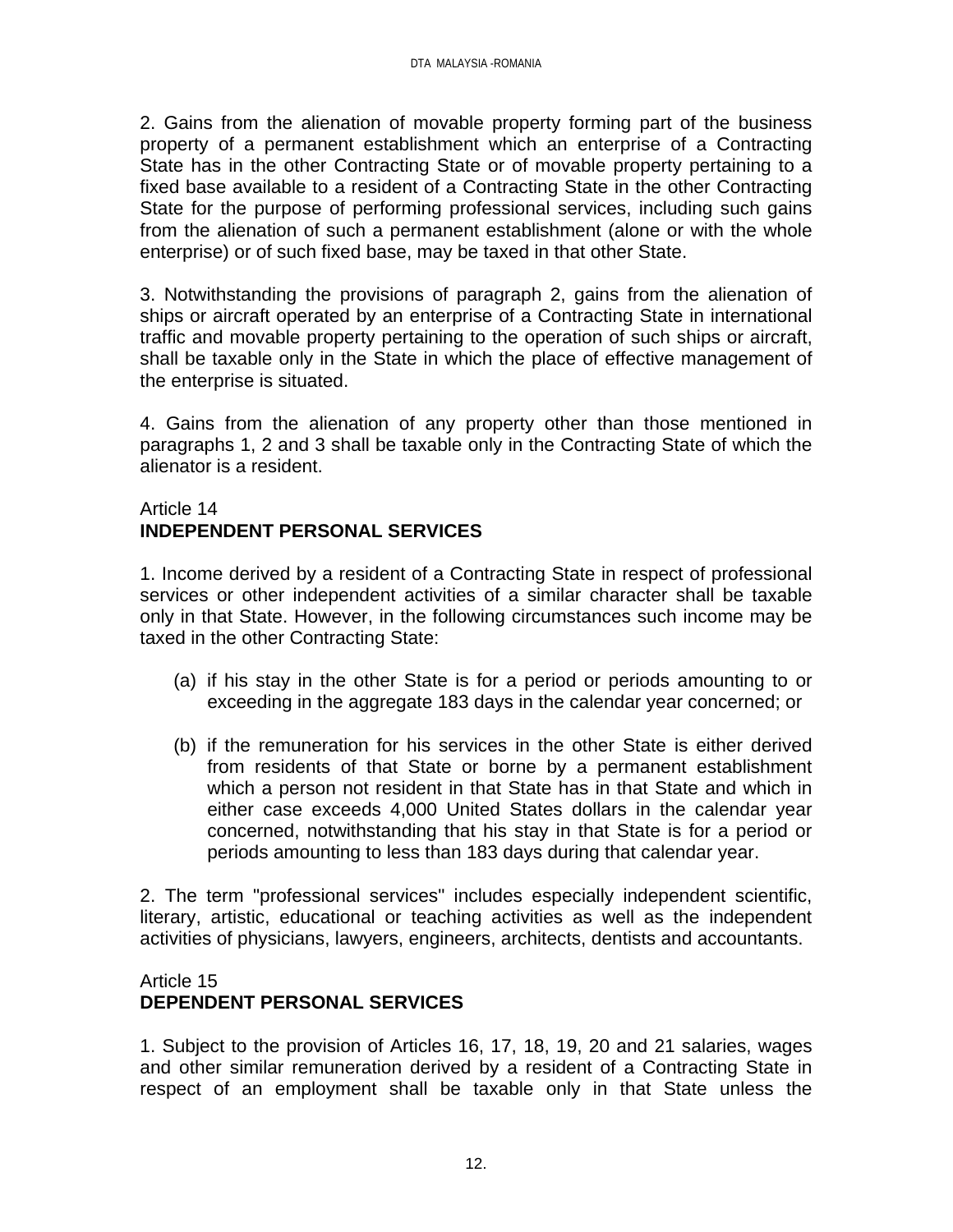employment is exercised in the other Contracting State. If the employment is exercised in the other Contracting State, such remuneration as is derived therefrom may be taxed in that other State.

2. Notwithstanding the provisions of paragraph 1, remuneration derived by a resident of a Contracting State in respect of an employment exercised in the other Contracting State shall be taxable only in the first-mentioned State if:

- (a) the recipient is present in the other State for a period or periods not exceeding in the aggregate 183 days in the calendar year concerned; and
- (b) the remuneration is paid by, or on behalf of, an employer who is not a resident of the other State; and
- (c) the remuneration is not borne by a permanent establishment which the employer has in the other State.

3. Notwithstanding the preceding provisions of this Article, remuneration in respect of an employment exercised abroad a ship or aircraft of the enterprise of a Contracting State as specified in paragraph 1 of Article 8, shall be taxable only in that State.

# Article 16 **DIRECTORS' FEES**

Notwithstanding the provisions of Articles 14 and 15, directors' fees and similar payments derived by a resident of a Contracting State in his capacity as a member of the board of directors of a company which is a resident of the other Contracting State may be taxed in that other State.

# Article 17 **ARTISTES AND ATHLETES**

1. Notwithstanding the provisions of Articles 14 and 15, income derived by public entertainers (such as theatre, motion picture, radio or television artistes and musicians) or athletes, from their personal activities as such may be taxed in the Contracting State in which these activities are exercised.

2. Where the personal activities referred to in paragraph 1 are provided in a Contracting State by an enterprise of the other Contracting State, the profits derived from providing these activities by such an enterprise may be taxed in the first-mentioned State.

3. Notwithstanding the provisions of paragraphs 1 and 2, remuneration or profits derived from activities exercised in a Contracting State by public entertainers or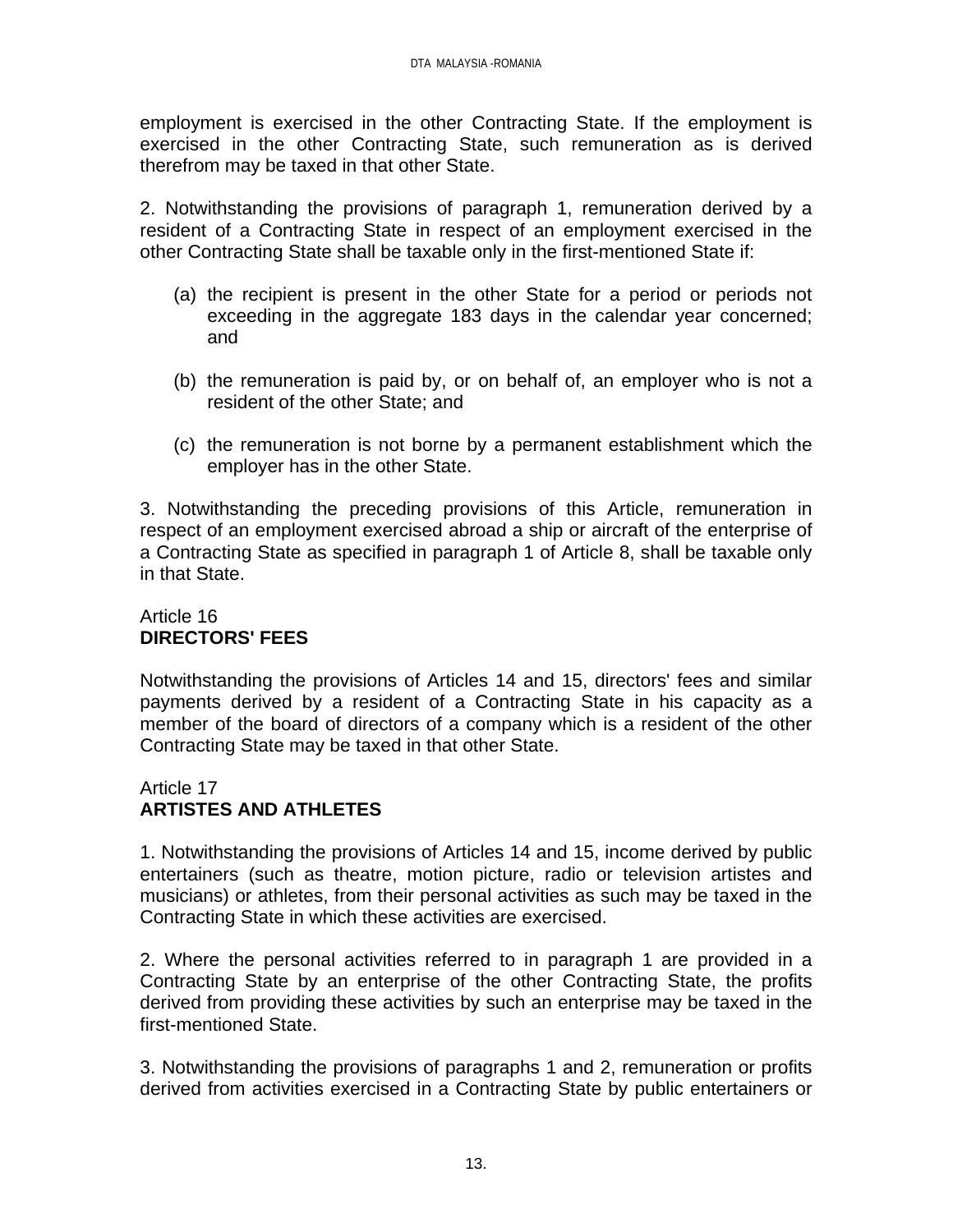athletes shall be exempt from tax in that State if the visit to that State is made under an exchange programme agreed between the Governments of the two Contracting States or a territorial administrative unit, a political sub-division, a local authority or statutory body thereof.

## Article 18 **PENSIONS AND ANNUITIES**

1. Any pension (other than a pension of the kind referred to in paragraph 2 of Article 20) or any annuity derived by an individual who is a resident of a Contracting State from the other Contracting State shall be taxable only in the first-mentioned State.

2. The term "annuity" means a stated sum payable periodically at stated times, during life or during a specified or ascertainable period of time, under an obligation to make the payments in return for adequate and full consideration in money or money's worth.

### Article 19 **STUDENTS**

An individual who is a resident of a Contracting State and is temporarily present in the other Contracting State solely:

- (a) as a student at a university, college or school in the other State;
- (b) as a business or technical apprentice, or
- (c) as a trainee recipient of a grant, allowance or award for the primary purpose of study or research, shall be exempted in the other State, from any income tax in respect of remittances from abroad for the purposes of his maintenance, education or training or in respect of a scholarship grant. The individual will also be exempted from any income tax for a period of two years in respect of any remuneration received for services exercised as an employee in that other State, provided that such services are in connection with his studies or practical training or are necessary for the purpose of his maintenance.

Article 20

# **GOVERNMENTAL FUNCTIONS**

1. (a) Remuneration, other than a pension, paid by a Contracting State or a territorial administrative unit, a political sub-division, local authority or statutory body thereof to an individual in respect of services rendered to that State or a territorial administrative unit, a political sub-division, local authority or statutory body thereof shall be taxable only in that State.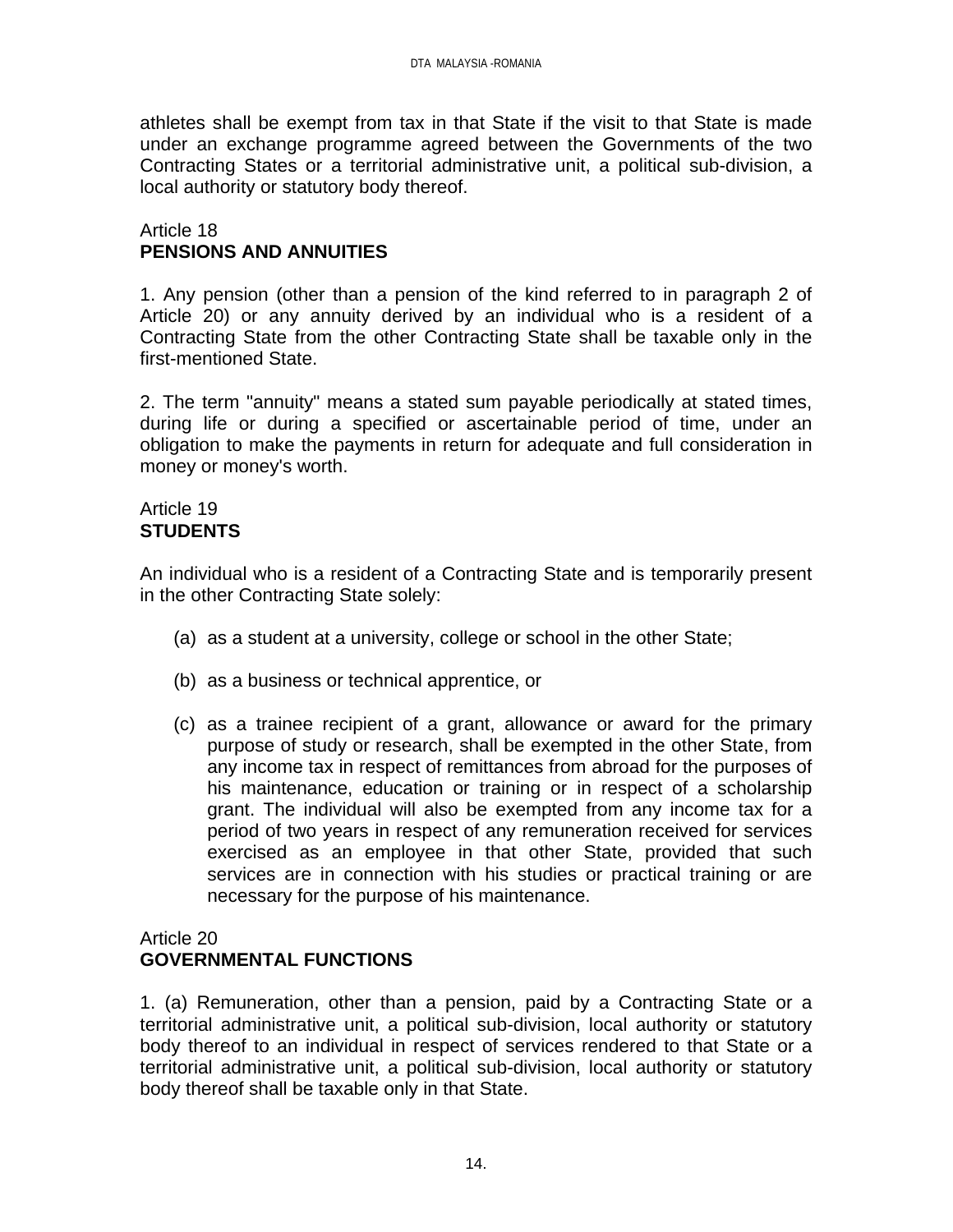(b) However, such remuneration shall be taxable only in the other Contracting State if the services are rendered in that State and the recipient is a resident of that other State who:

- (i) is a national of that State; or
- (ii) did not become a resident of that State solely for the purpose of performing the services.

2. Any pension paid by, or out of funds created by, a Contracting State or a territorial administrative unit, a political sub-division, local authority or statutory body thereof to any individual in respect of services rendered to that State or a territorial administrative unit, a political sub-division, local authority or statutory body thereof shall be taxable only in that State.

3. The provisions of Articles 14, 15, 16 and 18 shall apply to remuneration or pensions in respect of services rendered in connection with any trade or business carried on by a Contracting State or a territorial administrative unit, a political sub-division, local authority or statutory body thereof.

### Article 21 **PROFESSORS AND TEACHERS**

1. An individual who, at the invitation of a university, college, school or other similar recognised educational institution in a Contracting State, visits that State for a period not exceeding two years solely for the purpose of teaching or conducting research or both at such educational institution and who is, or was immediately before that visit, a resident of the other Contracting State shall be exempt from tax in the first-mentioned State on any remuneration for such teaching or research in respect of which he is subject to tax in the other State.

2. This Article shall not apply to income from research if such research is undertaken primarily for the private benefit of a specific person or persons.

# Article 22 **INCOME NOT EXPRESSLY MENTIONED**

Items of income of a resident of a Contracting State which are not expressly mentioned in the foregoing Articles of this Agreement shall be taxable only in that Contracting State except that if such income is derived from the other Contracting State, it may also be taxed in that other Contracting State.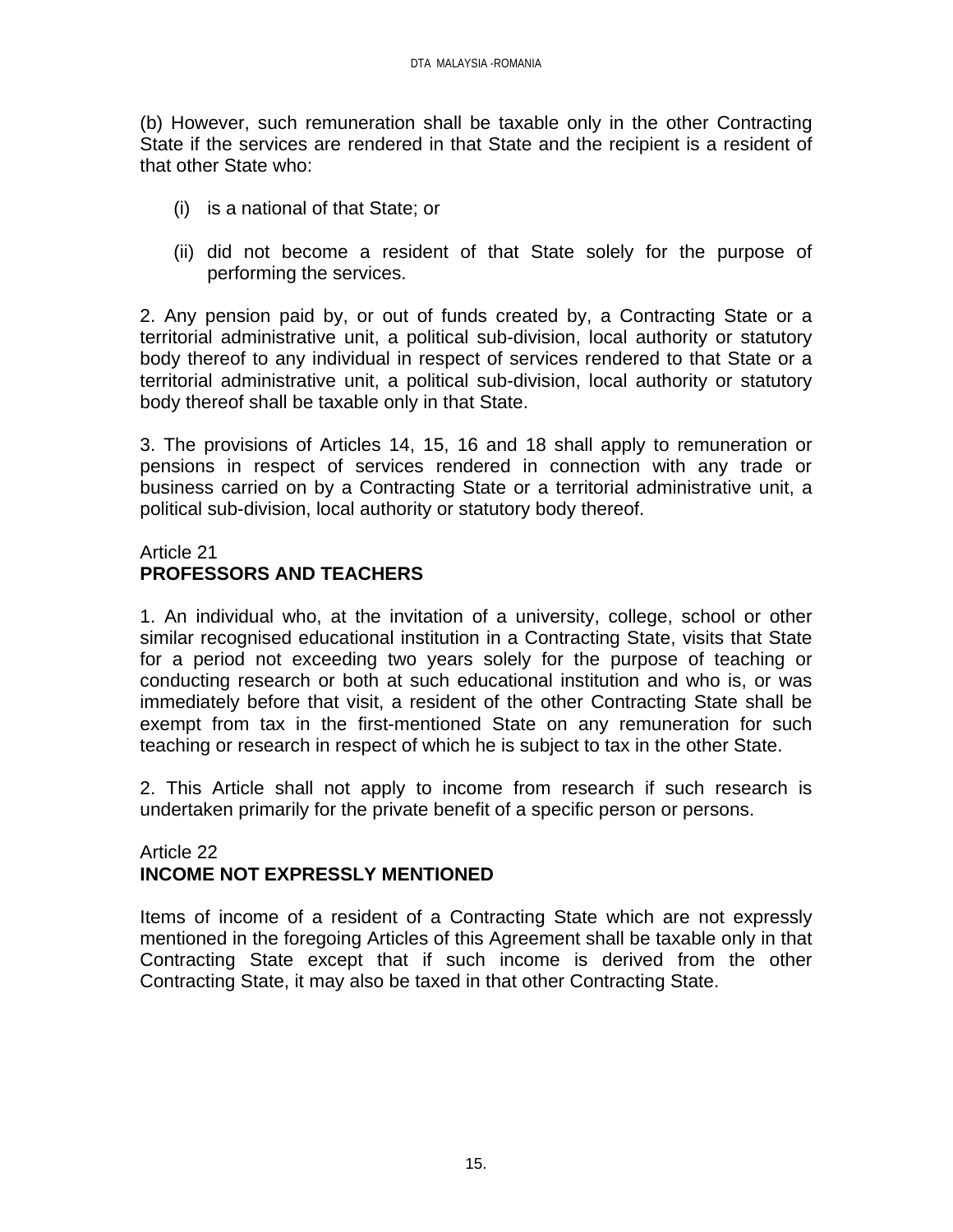## Article 23 **METHODS FOR ELIMINATION OF DOUBLE TAXATION**

1. The laws in force in either of the Contracting States shall continue to govern the taxation of income in the respective Contracting States except where express provisions to the contrary are made in this Agreement. Where income is subject to tax in both States relief from double taxation shall be given in accordance with the following paragraphs.

2. In the case of Romania, taxes paid in Malaysia by a resident of Romania on income under the laws of Malaysia and in accordance with the provisions of this Agreement shall be deducted from Romania taxes payable, but in an amount not exceeding that portion of Romania tax which such income bears to the entire income chargeable to Romanian tax. Profits paid by the Romanian State enterprises to the State budget shall, in this Article, be deemed as a tax of Romania.

3. For the purpose of paragraph 2 the term "Malaysian tax payable" shall be deemed to include:

- (a) in respect of dividends received from a company which is a resident of Malaysia, any amount which would have been payable as Malaysian tax but for an exemption from tax granted under the Malaysian laws relating to incentives for the promotion of economic development in Malaysia which were in force on the date of signature of this Agreement or any other provisions which may subsequently be introduced in Malaysia in modification of, or in addition to, those laws so far as they are agreed by the competent authorities of the Contracting States to be of a substantially similar character;
- (b) interest to which paragraph 3 of Article 11 applies had that interest not been exempted from Malaysian tax in accordance with that paragraph; and
- (c) approved industrial royalties to which paragraph 3 of Article 12 applies had those royalties not been exempted from Malaysian tax in accordance with that paragraph.

4. For the purposes of paragraph 2, where royalties derived by a resident of Romania are, as film rentals, subject to cinematograph film-hire duty in Malaysia, that duty shall be deemed to be Malaysian tax.

5. In the case of Malaysia, subject to the provisions of the laws of Malaysia regarding the allowance as a credit against Malaysian tax of tax payable in any country other than Malaysia, Romanian tax payable under the laws of Romania and in accordance with the provisions of this Agreement, whether directly or by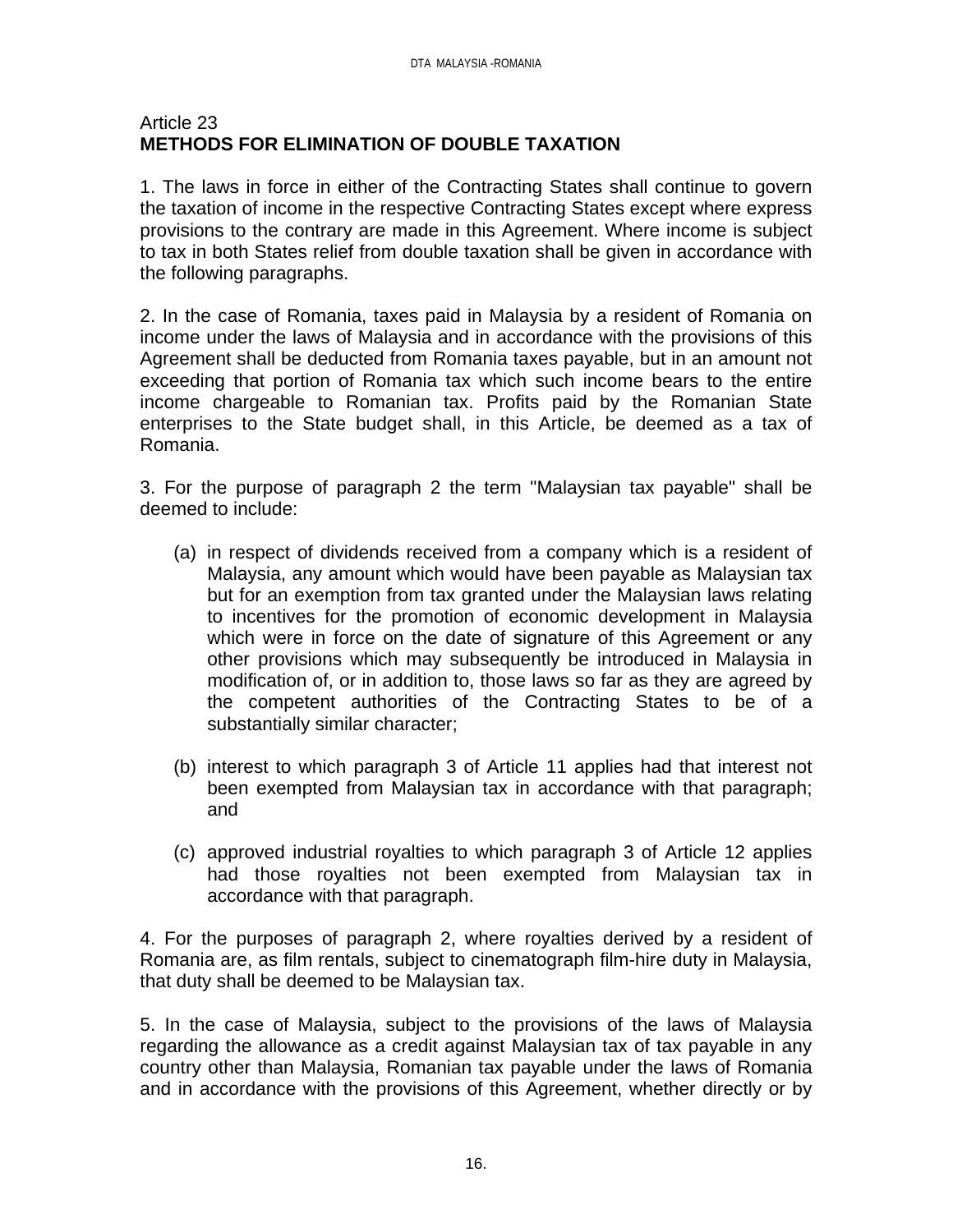deduction, (excluding in the case of a dividend, tax payable in respect of the profits out of which the dividend is paid) by a resident of Malaysia in respect of income from sources within Romania which has been subjected to tax both in Romania and Malaysia shall be allowed as a credit against Malaysian tax payable in respect of such income, but in an amount not exceeding that portion of Malaysian tax which such income bears to the entire income chargeable to Malaysian tax.

## Article 24 **NON-DISCRIMINATION**

1. The nationals of a Contracting State shall not be subjected in the other Contracting State to any taxation or any requirement connected therewith which is other or more burdensome than the taxation and connected requirements to which nationals of that other State in the same circumstances are or may be subjected.

2. The taxation on a permanent establishment which an enterprise of Contracting State has in the other Contracting State shall not be less favourably levied in that other State than the taxation levied on enterprises of that other State carrying on the same activities.

3. Enterprises of a Contracting State, the capital of which is wholly or partly owned or controlled, directly or indirectly, by one or more residents of the other Contracting State, shall not be subjected in the first-mentioned State to any taxation or any requirement connected therewith which is other or more burdensome than the taxation and connected requirements to which other similar enterprises of that first-mentioned State are or may be subjected.

4. Nothing contained in this Article shall be construed as obliging either Contracting State to grant to individuals not resident in that Contracting State any of the personal allowances, reliefs and reductions for tax purposes which are granted to individuals so resident.

5. Moreover nothing contained in this Article shall be construed as obliging a Contracting State to grant to nationals of the other Contracting State not resident in the first-mentioned State those personal allowances, reliefs and reductions for tax purposes which are by law available on the date of signature of this Agreement only to nationals of the first-mentioned State or to such other persons specified therein who are not resident in that State.

6. In this Article the term "taxation" means taxes which are the subject of this Agreement.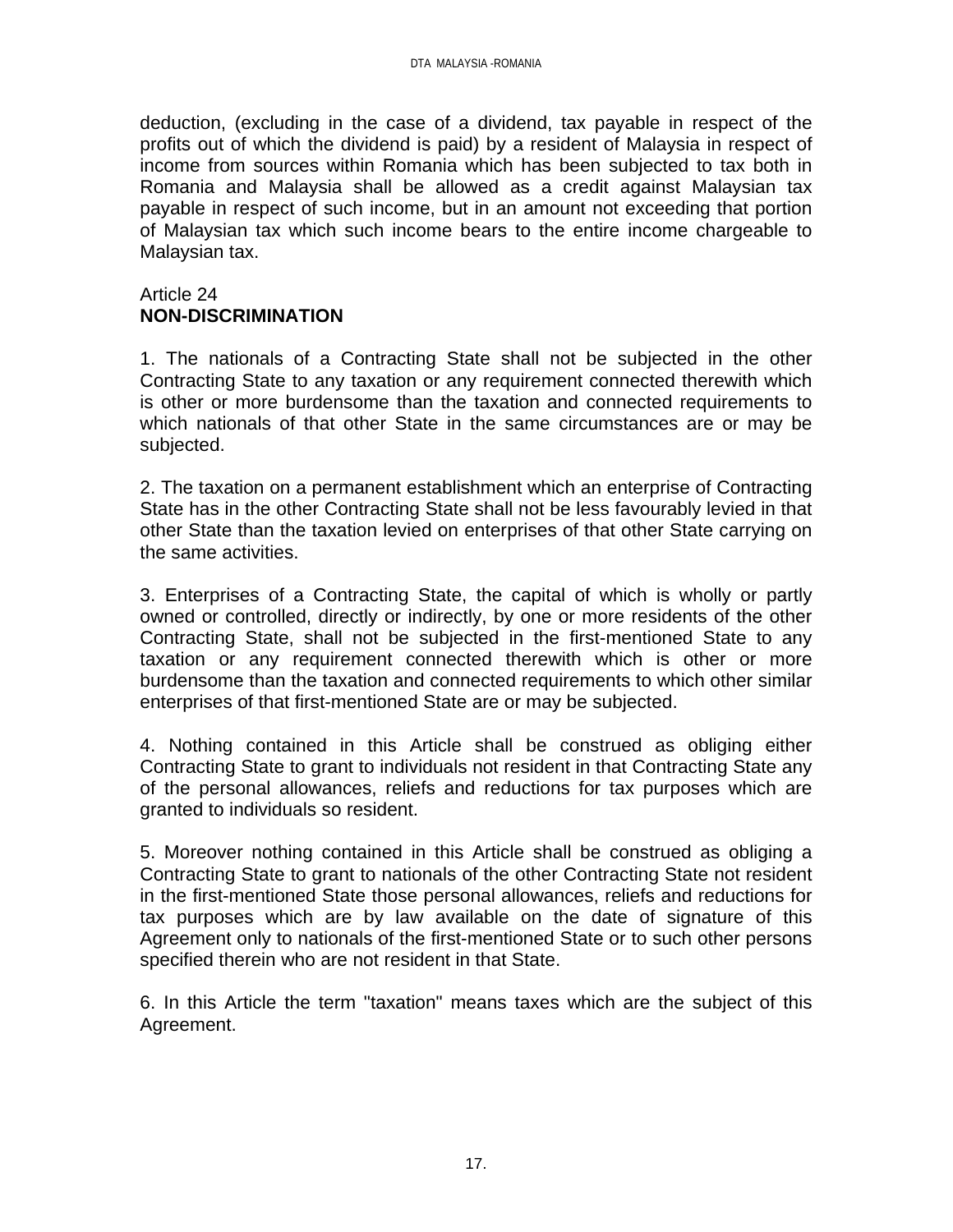## Article 25 **MUTUAL AGREEMENT PROCEDURE**

1. Where a resident of Contracting State considers that the of one or both of the Contracting States result or will result for him in taxation not in accordance with this Agreement, he may, notwithstanding the remedies provided by the taxation laws of those States, present his case to the competent authority of the Contracting State of which he is a resident.

2. The competent authority shall endeavour, if the objections appear to it to be justified and if it is not itself able to arrive at an appropriate solution, to resolve the case by mutual agreement with the competent authority of the other Contracting State, with a view to the avoidance of taxation not in accordance with the Agreement.

3. The competent authorities of the Contracting States shall endeavour to resolve by mutual agreement any difficulties or doubts arising as to the interpretation or application of the Agreement.

4. The competent authorities of the Contracting States may communicate with each other directly for the purpose of reaching an agreement in the sense of the preceding paragraphs.

# Article 26 **EXCHANGE OF INFORMATION**

1. The competent authorities of the Contracting States shall exchange such information as is necessary for carrying out the provisions of this Agreement and for the prevention or detection of evasion or avoidance of the taxes which are the subject of this Agreement. Any information so exchanged shall be treated as secret and shall be disclosed only to persons or authorities, including a court or administrative body, concerned with the assessment, collection, enforcement or prosecution in respect of those taxes or the determination of appeals in relation thereto.

2. In no case shall the provisions of paragraph 1 be construed so as to impose on one of the Contracting States the obligation:

- (a) to carry out administrative measures at variance with the laws or the administrative practice of that or of the other Contracting State;
- (b) to supply particulars which are not obtainable under the laws or in the normal course of the administration of that or of the other Contracting State;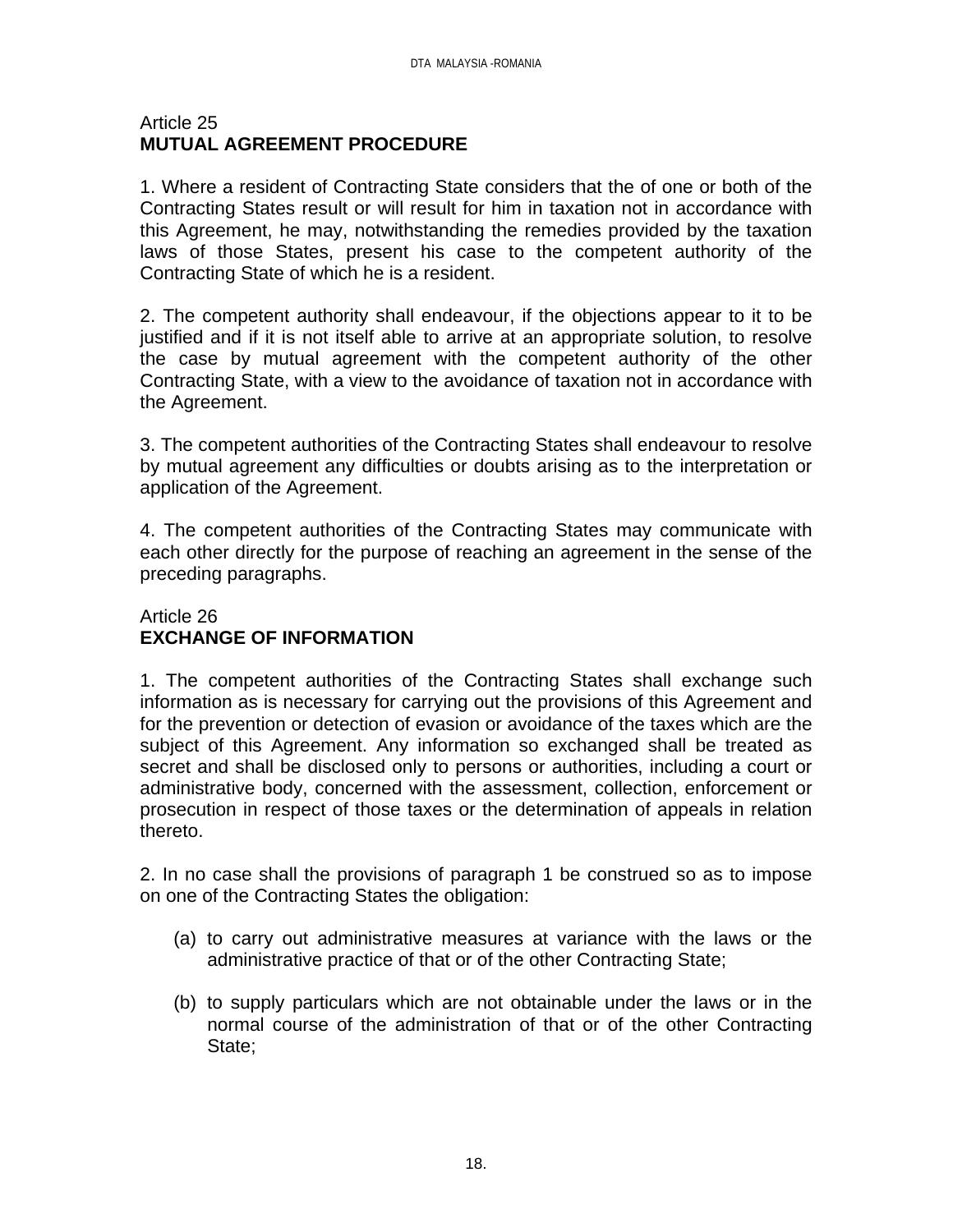(c) to supply information which would disclose any trade, business, industrial, commercial or professional secret or trade process, or information the disclosure of which would be contrary to public policy (ordre public).

# Article 27 **DIPLOMATIC AND CONSULAR PRIVILEGES**

Nothing in this Agreement shall affect the fiscal privileges of diplomatic or consular officials under the general rules of international law or under the provisions of special agreements.

# Article 28 **ENTRY INTO FORCE**

1. This Agreement shall be ratified and the instruments of ratification shall be exchanged at Bucharest as soon as possible.

2. The Agreement shall enter into force upon the exchange of instruments of ratification and shall have effect in respect of the income arising on or after the first day of January of the year next following the year in which exchange of instruments of ratification takes place.

# Article 29 **TERMINATION**

This Agreement shall remain in force indefinitely but either of the Contracting States may terminate the Agreement, through diplomatic channels, by giving to the other Contracting State, notice of termination on or before the  $30<sup>th</sup>$  June of any calendar year from the fifth year following that in which the Agreement entered into force. In such event, the Agreement shall cease to have effect in respect of income arising on or after the first day of January of the year next following the year in which the notice of termination is given.

IN WITNESS WHEREOF the undersigned, duly authorised thereto, by their respective Governments, have signed the present Agreement.

Done in duplicate at Kuala Lumpur this 26th day of November 1982 each in the Romanian, Bahasa Malaysia and English languages the three texts being equally authentic. In the case of any divergence of interpretation the English text shall prevail.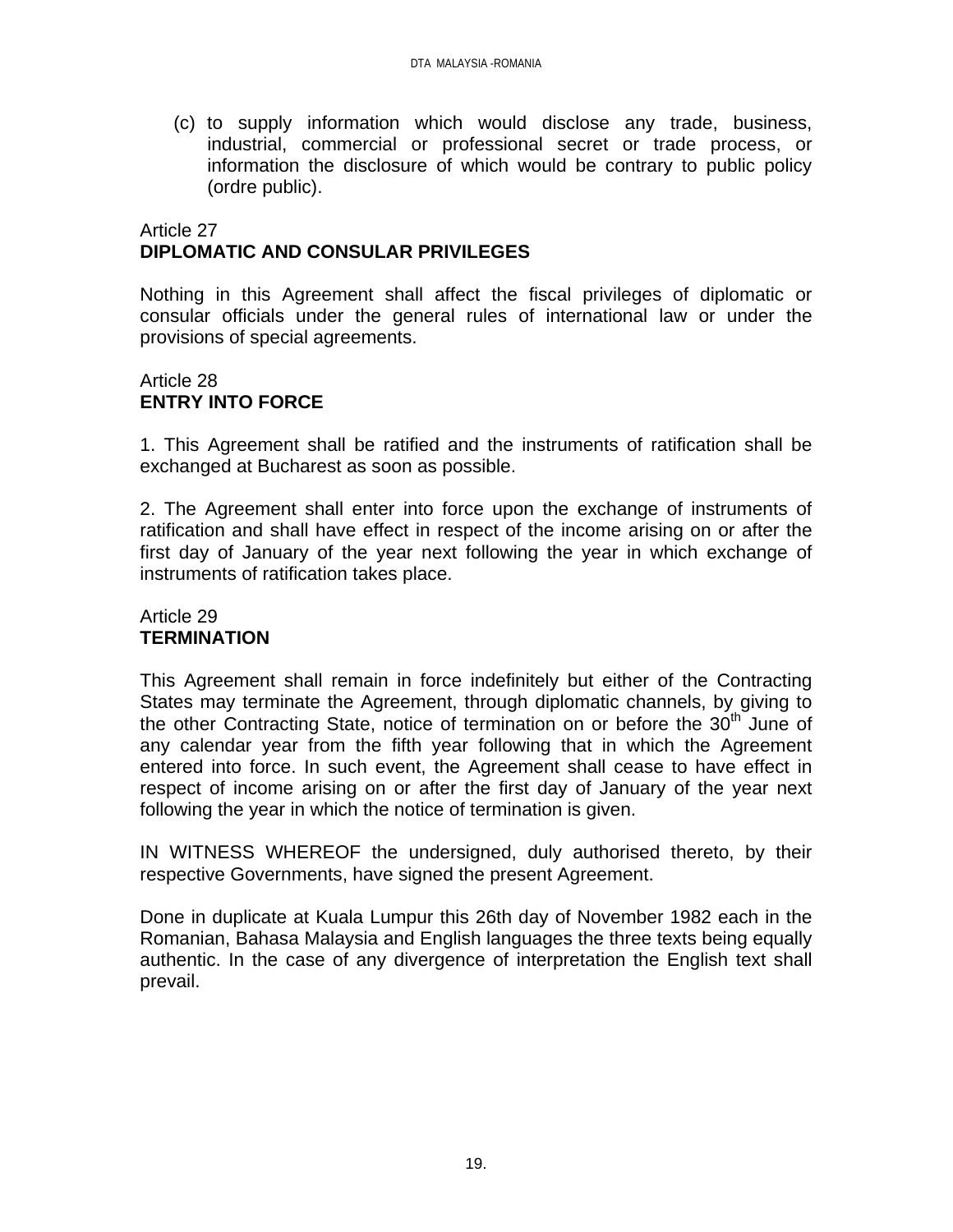# **PROTOCOL**

At the time of signing the Agreement between the Government of the Socialist Republic of Romania and the Government of Malaysia for the Avoidance of Double Taxation and the Prevention of Fiscal Evasion with respect to Taxes on Income, the undersigned have agreed that the following provisions shall form an integral part of the Agreement.

2. In connection with Article 10 "Dividends":

Where, for the purposes of Article VII of the Agreement between the Government of Malaysia and the Government of the Republic of Singapore for the Avoidance of Double Taxation and the Prevention of Fiscal Evasion with respect to Taxes on Income signed in Singapore on 26th December 1968--

- (a) a dividend was paid by a company--
	- (i) which was resident in both Malaysia and Singapore and the meeting of the Company of which the dividend was declared was held in Malaysia; or
	- (ii) which was resident in Singapore and at the time of payment of that dividend the company declared itself to be a resident of Malaysia, the dividend shall be deemed to have been paid by a company resident in Malaysia;
- (b) a dividend was paid by a company--
	- (i) which was resident in both Malaysia and Singapore and the meeting of the Company at which the dividend was declared was held in Singapore; or
	- (ii) which was resident in Malaysia and at the time of payment of that dividend the company declared itself to be a resident of Singapore, the dividend shall be deemed to have been paid by a company not resident in Malaysia.

3. In connection with Article 22 "Income Not expressly Mentioned":

Commission arising in a Contracting State and paid to a resident of the other Contracting State may be taxed in that other State. However, such commission may be taxed in the Contracting State in which it arises.

IN WITNESS WHEREOF the undersigned, duly authorised thereto, by their respective Governments, have signed this Protocol.